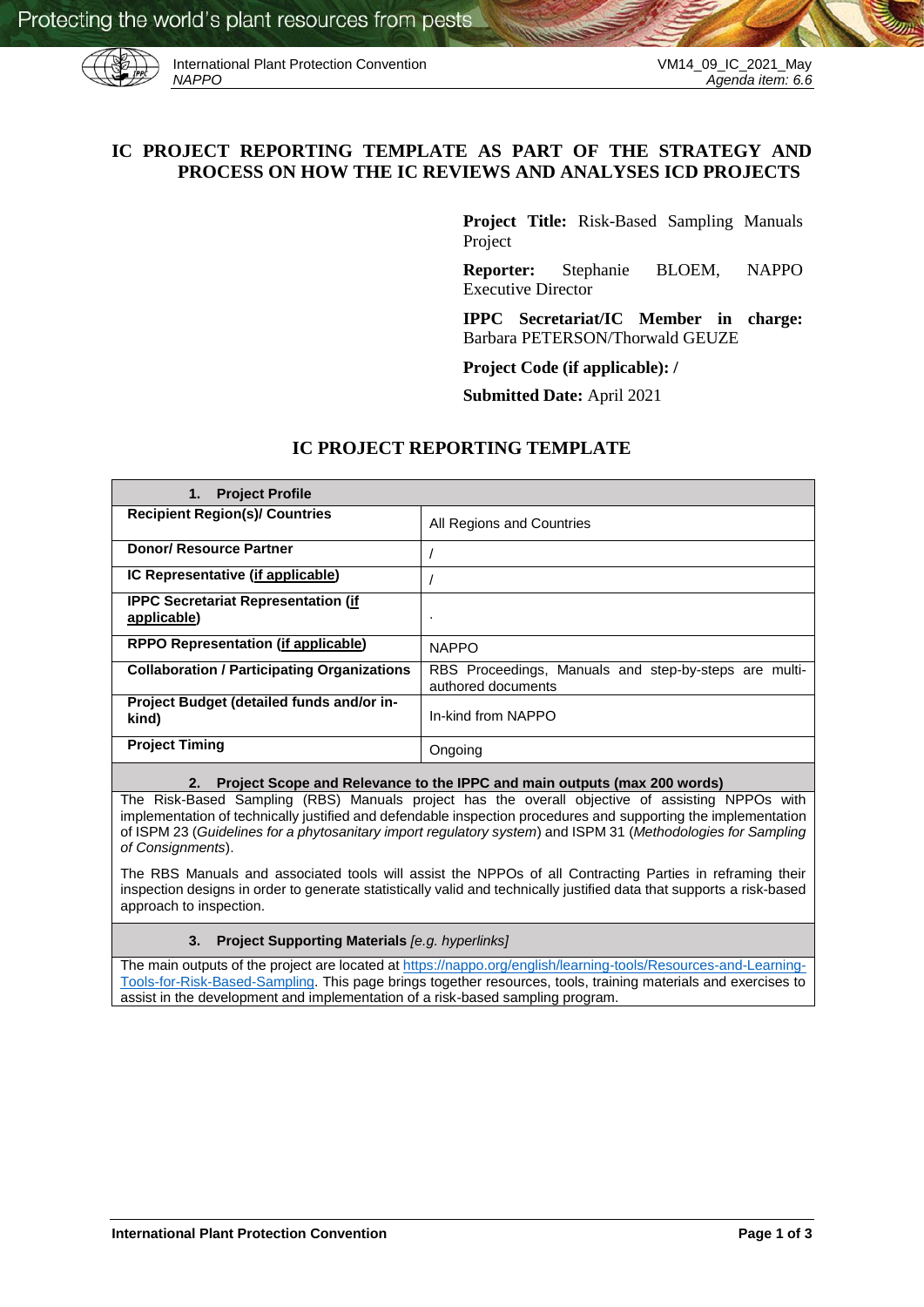

### **Navigation Instructions**

Use your mouse to place the pointer on the link of interest and click to access the information.

- [RBS Manual Part I](https://www.nappo.org/application/files/7916/1471/8930/Manual_RBS_Part_I_Eng_Final20200224.pdf) (English/ Spanish)
- Symposium [Proceedings](https://www.nappo.org/application/files/4215/8746/3813/RBS_Symposium_Proceedings_-10062018-e.pdf) (English/ Spanish)
- How to use [Hypergeometric \(HG\) Tables](https://www.nappo.org/application/files/7016/1299/5046/20210112_Version_1._Hypergeometric_tables-e_-_without_annex_title.pdf)
- [Sample Size Calculator](https://www.nappo.org/english/learning-tools/Resources-and-Learning-Tools-for-Risk-Based-Sampling/Sample-Size-Calculator) and excel workbook to collect inspection data
- List of RBS academic publications unde[r References](https://www.nappo.org/english/learning-tools/Resources-and-Learning-Tools-for-Risk-Based-Sampling/references)

# **Outputs under development:**

- RBS Manual Part II; expected completion sometime in 2021
- RBS Training Module update; expected completion sometime in 2021.

## **4. List project technical resources (i.e. guides, training materials, tools) that could be useful and used by other stakeholders**

The Proceedings and the RBS Manual Part I are deliverables from the first ever International Symposium for Risk-Based Sampling held in Baltimore, MD, USA in mid-2017.

The RBS Manual Part I is focussed on developing familiarity with RBS, its benefits, and the practical aspects of its implementation. Part II of the RBS Manual will provide more in-depth guidance on implementation of RBS.

The Hypergeometric Tables can be used to determine the appropriate sample size for inspection based on the lot size, the maximum acceptable infestation level and the desired confidence level. The Hypergeometric Tables can also help determine the percentage of infestation that would be detected at various confidence levels with various sample sizes.

The Sample Size Calculator can be used to organize data derived from inspections conducted at ports, airports, and border points. In addition, the formulae embedded in the calculator can be used to estimate sample sizes based on Risk-Based Sampling concepts.

In addition to these sampling tools, the RBS Manual Part I includes a practical exercise that can be used to compare the results from inspections conducted using percentage-based sampling versus Risk-Based Sampling. A training module, RBS video and addition references are also provided.

### **5. Provide a list of project experts that could be recommended to other stakeholders and describe why**

Mr. Robert L. Griffin – subject matter expert in all aspects of NPPO design and operation; expert in risk-based inspection

Ms. Maribel Hurtado Sepulveda – contributing author to the RBS Manuals and other capacity building tools; excellent training specialist in RBS tools and resources

#### **6. Describe successes and challenges that could be promoted for the benefit of other stakeholders**

The primary objective of the RBS Manuals project is to promote harmonization in the implementation of ISPM 23 and ISPM 31.

The RBS Manual Part I can assist/guide NPPOs in reframing their inspection designs in order to generate statistically valid data that supports a risk-based approach to inspection. Sampling methodologies that are not statistically based (such as convenience, haphazard, percentage-based or selective sampling) may provide valid